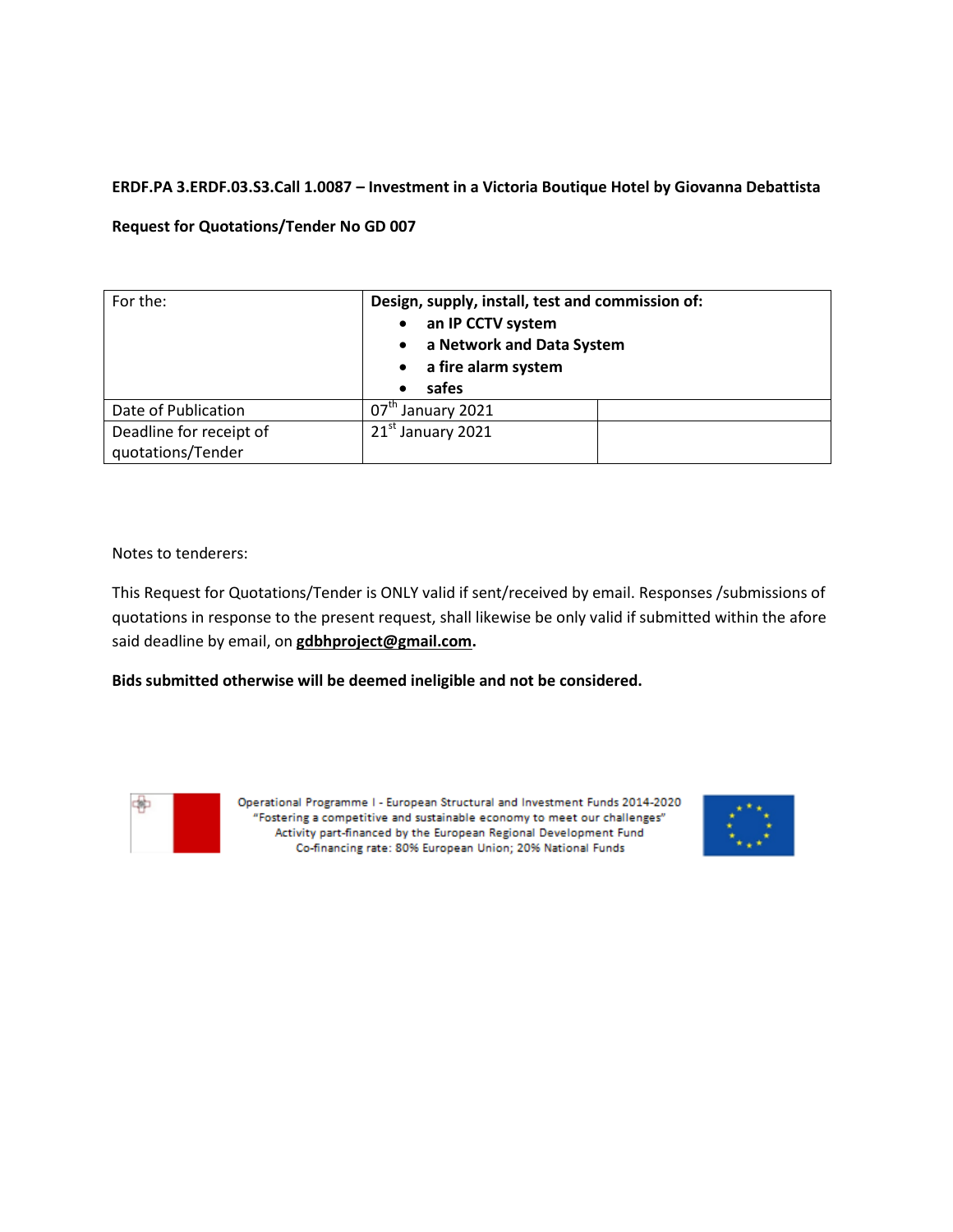# **Terms of Request for Quotation/Tender**

- 1. Ms Giovanna Debattista, henceforth the Contracting Authority, invites the submission of bids under the present request for quotation/tender, the subject of which is the **Design, supply, install, test and commission of:** 
	- **an IP CCTV system**
	- **a Network and Data System**
	- **a fire alarm system**
	- **safes**
- 2. The successful bidder(s) shall supply, install test and commission such supplies at the 18, St. Domenic Street, Victoria, Gozo. Quoted prices shall be deemed to be inclusive of all costs including the **supply, install, testing and commissioning** of the said systems/items.
- 3. The said supplies shall be commissioned by the following date: **31st July 2021.** The ability to deliver earlier than this deadline will be considered positively.
- 4. The successful bidder(s)/contractor(s) shall be held liable for any losses incurred by the Contracting Authority if this deadline is not honoured as well as for any delays in the submission of delivery notes, invoices and/or receipts and due to which the Ms Debattista suffers financial liability.
- 5. This is a unit-price for supplies contracts. Interested parties shall quote for each item within a lot with the quote indicating price excluding VAT, the value of the VAT and the price inclusive of VAT **using the tender bidding form provided. Its use is mandatory, and bids will be declared not administratively compliant if it is not used.**
- 6. **All communications shall be made in writing, using the email address in reference**. No other forms of communication shall be entertained. **Any communication shall be in English.**
- 7. This request for quotations/Tender is being issued under an open procedure.
- 8. This request for quotations/Tender is **divided into lots**. Interested parties may, if they wish, quote for one lot only, indicating '0' or 'Nil' in each filed of the other lot. Quotations will not be accepted for incomplete quantities.
- 9. All bids must **meet the minimum technical specifications** provided. Variant solutions shall not be accepted.
- 10. The procurement in question forms part of a project part-financed by the SME Diversification and Innovation Grant Scheme, under the Business Enhance Initiative part-financed under Operational Programme I – *Fostering a competitive and sustainable economy to meet our challenges* through the European Regional Development Fund (ERDF) 2014-2020.
- 11. No clarification meeting/site visit is planned. However, requests for clarifications may be sent by email, as indicated above, by not later than four calendar days from the 'Deadline for receipt of quotations' indicated on the first page of this document. Replies will be published on the <http://www.weddingsbygovi.com/> website as soon as possible, and not later than within three calendar days from the 'Deadline for receipt of quotations'. No clarification will be published later than three calendar days from the deadline for the receipt of quotations.
- 12. Interested Parties should be aware that upon implementation, the Supplier shall issue a delivery note.

Subsequently, the Supplier shall issue an invoice (distinct in form and nature from the delivery note) to request payment. The Invoice should be in line with the VAT legislation, include a description of the goods, reference to contract and delivery.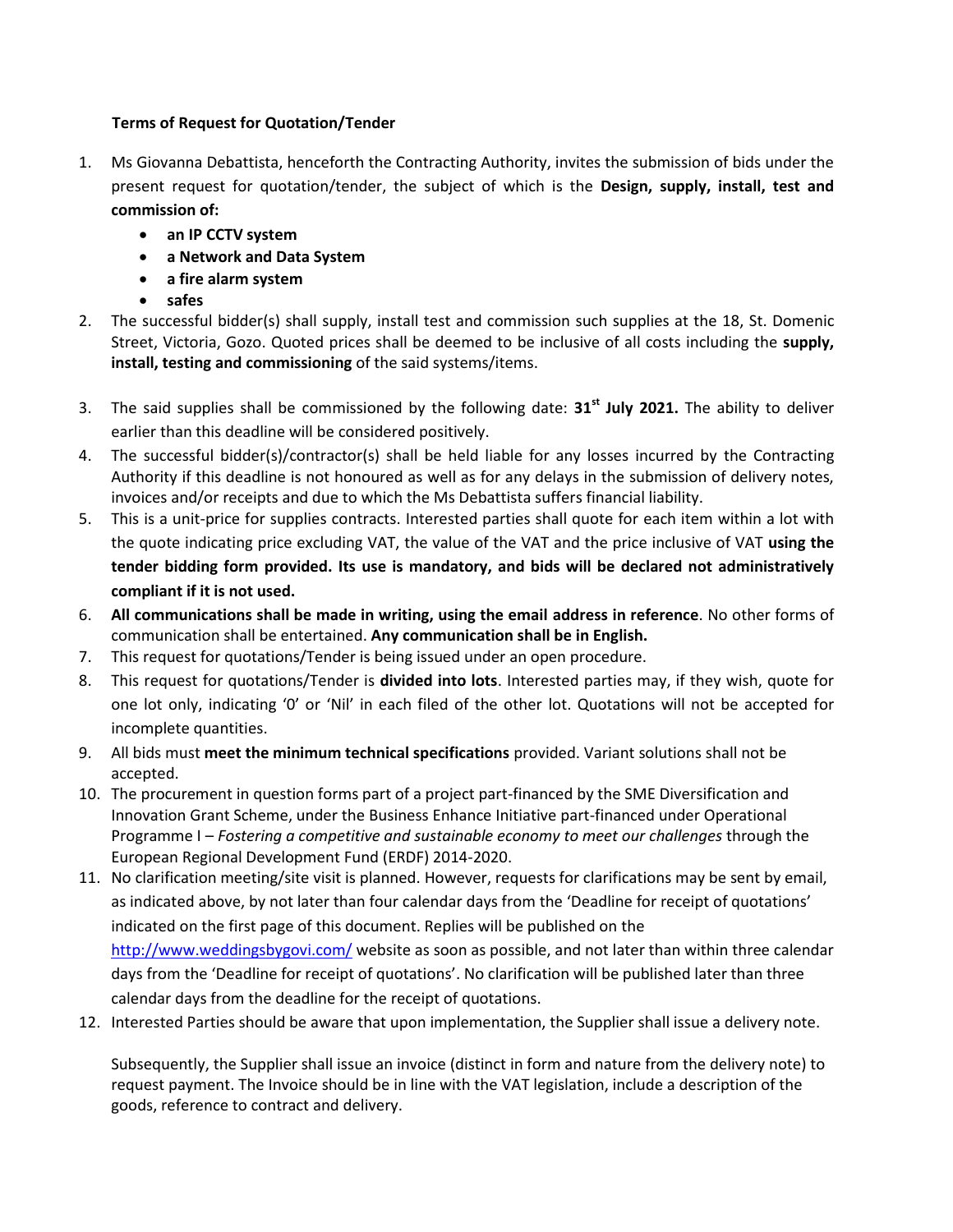Together with the Invoice, the Supplier shall fill in the Supplier Financial Identification Form provided by the Contracting Authority.

In view of the fact that this is a Business Enhance ERDF project, Cash disbursements are strictly prohibited. The total expenditure must be paid through transparent, traceable bank transactions, i.e. either through direct bank transfer or through payments by cheque. Following Payment, the Supplier shall issue a VAT receipt and a warranty.

- 13. Payment terms may include a deposit upon signature of contract. However, the last payment shall be effected ONLY after successful commissioning of the system.
- 14. The warranty shall be for a period of two years.
- 15. Any quotation submitted under this request for quotations/tender shall remain valid for twelve (12) months from the deadline for the receipt of bids.
- 16. Interested Parties should keep in view that payments will be made through an identifiable bank account to the identified bank account of the Service Provider/Supplier as outlined in the Supplier Financial Identification Form.
- 17. In order to be considered eligible for the award of the contract, economic operators must provide evidence that they meet or exceed certain minimum criteria described hereunder.
- 18. The Contracting Authority intends to procure the said supplies from the interested parties submitting the cheapest priced offer satisfying the minimum technical requirements. Bidders shall take the following points into consideration:
	- a) The cost of any operating system/software, including its installation, shall be part included in the price, and not quoted separately.
	- b) Insofar as applicable, Bidders shall ensure that system has the lowest environmental footprint possible. This shall include, but not be limited to energy consumption of the resources used by the system.
- 19. Without prejudice to the above, the Contracting Authority reserves the right to opt in favour of **an offer that is dearer than the cheapest technically compliant offer**.
- 20. Without prejudice to any other clause in this request for quotations/tender, the Contracting Authority **may for any reason whatsoever, and without any liability whatsoever, cancel the present procurement exercise at any point in time** prior to the signature of contract with the selected bidder(s).
- 21. The laws of Malta shall apply in all matters relevant to the present Tender and the subsequent Contract to be entered into by the Contracting Authority and the Successful Bidder(s).

# **22. Eligibility Criteria**

- 
- i By submitting a quote, a bidder(s) shall be declaring that it does not engage in any form of discrimination on the basis of sex, gender, racial or ethnic origin, religion or belief, disability, age or sexual orientation. It also has policies to safeguarding individuals /employees against victimization and/or harassment.

The Contracting Authority reserves the right to immediately stop any agreement with any Contractor and hold such a contractor liable for any losses which it may incur if following the signature of the agreement for the supply of items as per present RFQ/Tender, it transpires that such a declaration was not made in good faith and/or the Contractor engages or has engaged in any such form of discrimination.

ii The **Interested Party shall quote by providing a comprehensive description of the items which one intends to provide, which may include brochures** and any other literature deemed necessary. The said documentation shall be in **English, Maltese or Italian and shall be sufficiently exhaustive to enable a proper evaluation of the bidder's ability to deliver**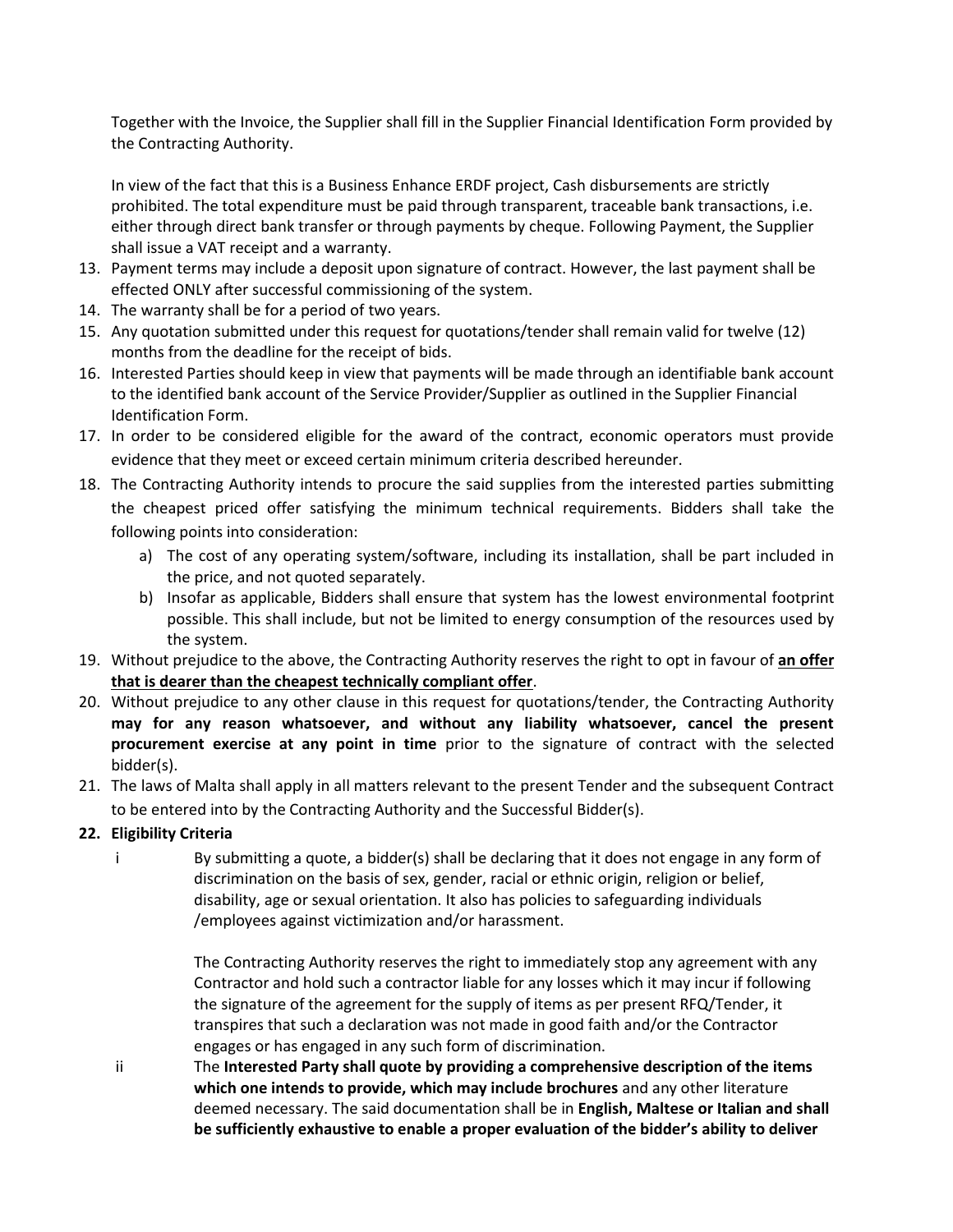**the required solution as well as how the proposal meets the requirements outlined in the Technical Specifications in point 23 below. The Contracting Authority reserves the right to request clarifications.**

iii Interested Party quotes with equipment which meets **all** the minimum technical specifications below.

## 23. **Technical Specifications**

- Lot 1 The successful bidder shall design, supply, install, test and commission an IP CCTV system, inclusive of:
- IP CCTV 26 IP Colour dome CCTV cameras for both internal and external use with corrosion rated protection and UV resistant materials,
	- one (1) 32 channel DVR plus hard-disk storage (minimum 8 TB) for safe-keeping of recordings,
	- cabling and signage and any accessories and licences as necessary.
	- Bidders should refer to the attached plans
- Lot 2 The successful bidder shall design, supply, install, test and commission the data network infrastructure required within the hotel for the Contracting Authority to be able to provide
- Network different digital services to its guests. It is inclusive of: and
	- one (1) 19" 22U wall-mounted data cabinet;
		- three (3) UTP 19" 24 port patch panels,
- Data System

system

- three (3) 19" 1U Cable management panels;
	- two (2) 8Way 13Amp UK Socket Power Distribution Units;
	- two (2) 24 port POE Network Switch Gigabit;
	- one (1) 24 port non-POE Network Switch Gigabit;
	- four (4) Internal WIFI access point Long Range;
	- one WiFi Controller;
	- one (1) Network Router;
	- one (1) 1kVA Online UPS; and,
	- data points as necessary to support TV, UPS and telephone systems across the hotel.

Bidders should refer to the attached plans

Lot 3 The successful bidder shall design, supply, install, test and commission a complete fire alarm and detection system across the whole premises, inclusive of:

A Fire

Alarm System

| Analogue addressable Fire Alarm Panel                |    |
|------------------------------------------------------|----|
| Smoke detector                                       | 33 |
| Smoke detector complete with beacon and sounder base | 8  |
| Rate of rise heat detector                           | 5  |
| Remote LED indicator                                 | 17 |
| External beacon + sounder                            |    |
| Manual call point                                    |    |
| <b>Magnetic Door Holder</b>                          | 6  |
| Alarm Interface Unit                                 | 3  |
| Auto dialler                                         |    |

Bidders should refer to the attached plans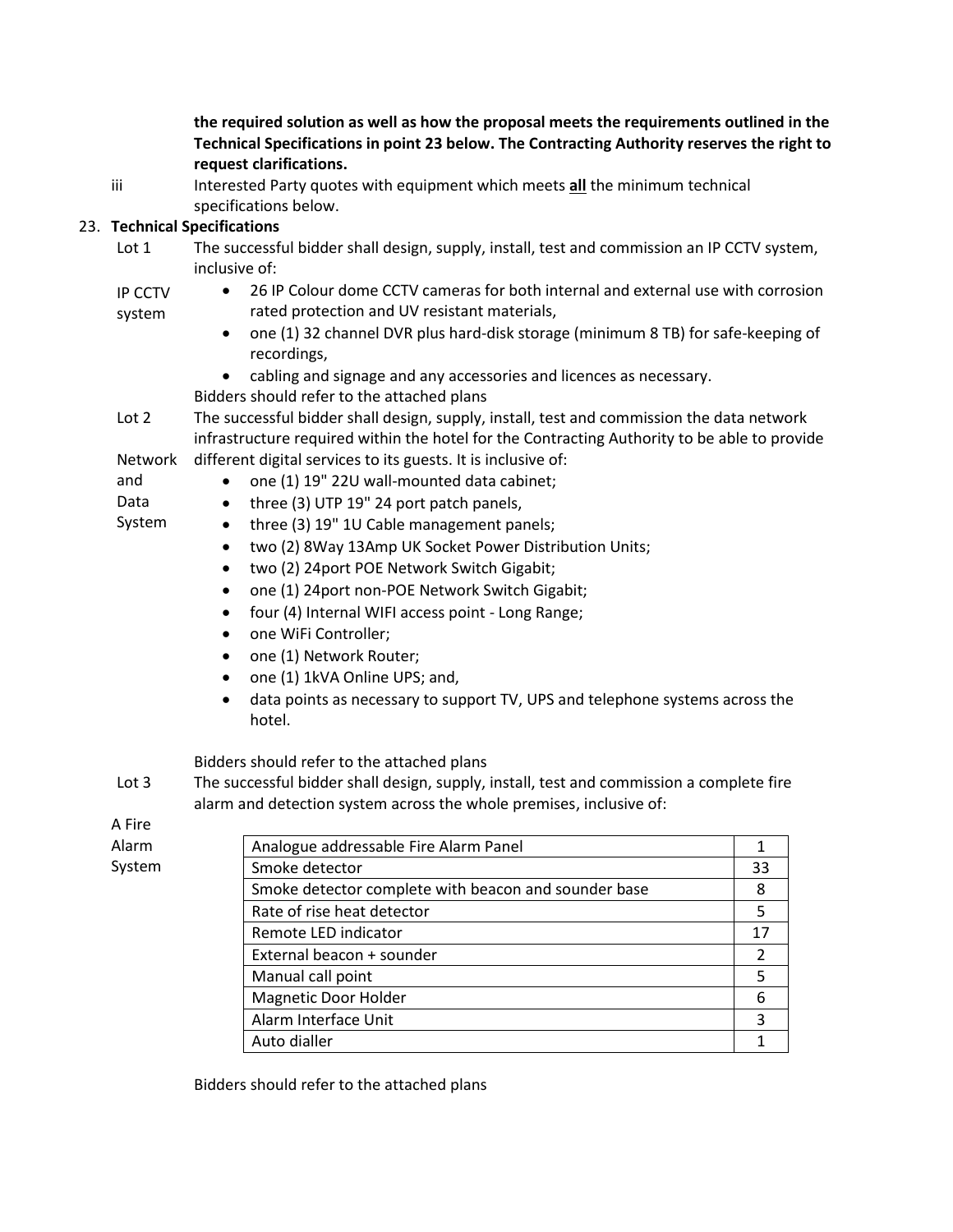- Lot 4 The successful bidder shall supply and deliver:
- Safes Seven (7) hotel room safes with digital locks + emergency key (dimensions c. width 300mm x height 200 mm x depth 200mm) +/- 20mm; and,
	- One (1), free standing electrical safe for reception (Dimensions c. 250mm X 350mm X 250mm) +/- 20mm.

# 24. **(D) Financial Offer**

The Bidder(s) shall provide their submission using the Tendering Bid Form in Annex 1 as a template. They may copy and paste it on their letterhead but shall not delete any element from it. Bidders who do not use the attached template, or who delete any element from it, shall be considered not administratively compliant, and their submission not considered any further.

The quote shall make reference to the Project Code: ERDF.PA 3.ERDF.03.S3.Call 1.0087, the name of the Contracting Authority – Ms. Giovanna Debattista, her VAT Number: MT MT18946512, and the title of the RFQ/Tender: **Design, supply, install, test and commission of:** 

- **an IP CCTV system**
- **a Network and Data System**
- **a fire alarm system**
- **safes**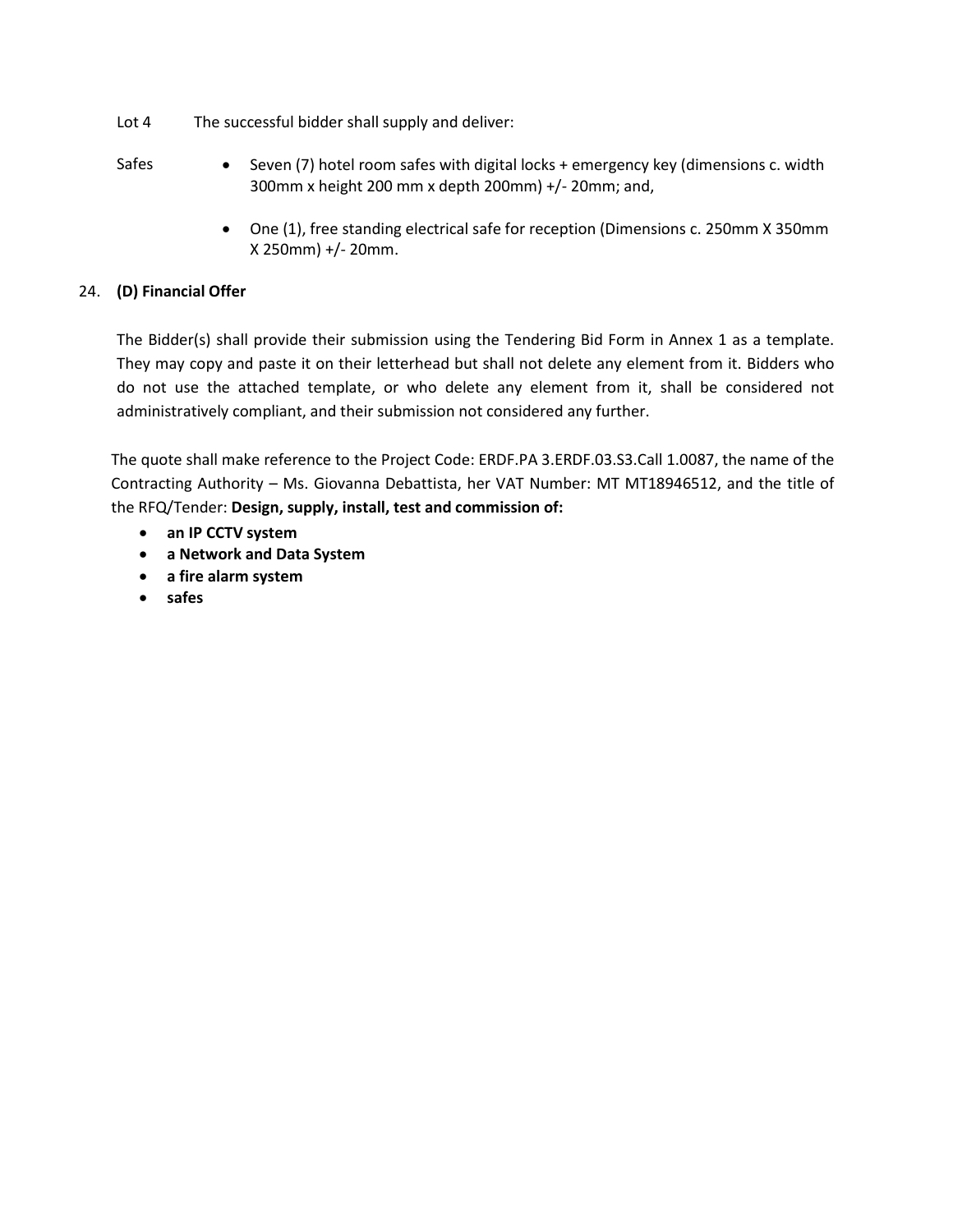#### **Annex 1**

Quote provided to Ms Giovanna Debattista, VAT Number: MT18946512, in response to the Request for

- **an IP CCTV system**
- **a Network and Data System**
- **a fire alarm system**
- **safes**

Quotations/Tender No GD 007 bearing title **Design, supply, install, test and commission of:** 

in connection with **ERDF.PA 3.ERDF.03.S3.Call 1.0087 – Investment in a Victoria Boutique Hotel by Giovanna Debattista**

| $\mathbf{1}$   | Name of the Economic                                                                            |                                                                                               |  |  |  |  |
|----------------|-------------------------------------------------------------------------------------------------|-----------------------------------------------------------------------------------------------|--|--|--|--|
|                | Operator submitting the                                                                         |                                                                                               |  |  |  |  |
|                |                                                                                                 |                                                                                               |  |  |  |  |
|                | bid:                                                                                            |                                                                                               |  |  |  |  |
| 2              | <b>Registration No</b>                                                                          |                                                                                               |  |  |  |  |
|                | (ID/Company Number)                                                                             |                                                                                               |  |  |  |  |
| $\overline{3}$ | VAT Number of the                                                                               |                                                                                               |  |  |  |  |
|                | Economic Operator                                                                               |                                                                                               |  |  |  |  |
| 4              |                                                                                                 | Proposal by the Economic Operator Proposal by the Economic Operator [please insert a          |  |  |  |  |
|                | description of your offer adjacent to each heading. There is no limit as to the length of the   |                                                                                               |  |  |  |  |
|                |                                                                                                 | narrative. Bidder should also refer to the literature attached which shall be deemed to be an |  |  |  |  |
|                |                                                                                                 | integral part of the RFQ/tender submission.] The bidder may also opt to include the narrative |  |  |  |  |
|                | in a separate document, and only cross reference it in the field below. If a bidder opts not to |                                                                                               |  |  |  |  |
|                | tender to any lot, one should indicate N/A.                                                     |                                                                                               |  |  |  |  |
|                |                                                                                                 |                                                                                               |  |  |  |  |
|                | IP CCTV system                                                                                  |                                                                                               |  |  |  |  |
|                |                                                                                                 |                                                                                               |  |  |  |  |
|                |                                                                                                 |                                                                                               |  |  |  |  |
|                |                                                                                                 |                                                                                               |  |  |  |  |
|                | Network and Data                                                                                |                                                                                               |  |  |  |  |
|                |                                                                                                 |                                                                                               |  |  |  |  |
|                | System                                                                                          |                                                                                               |  |  |  |  |
|                |                                                                                                 |                                                                                               |  |  |  |  |
|                |                                                                                                 |                                                                                               |  |  |  |  |
|                | Fire Alarm System                                                                               |                                                                                               |  |  |  |  |
|                |                                                                                                 |                                                                                               |  |  |  |  |
|                |                                                                                                 |                                                                                               |  |  |  |  |
|                |                                                                                                 |                                                                                               |  |  |  |  |
|                | <b>Safes</b>                                                                                    |                                                                                               |  |  |  |  |
|                |                                                                                                 |                                                                                               |  |  |  |  |
|                |                                                                                                 |                                                                                               |  |  |  |  |
|                |                                                                                                 |                                                                                               |  |  |  |  |
|                |                                                                                                 |                                                                                               |  |  |  |  |
|                |                                                                                                 |                                                                                               |  |  |  |  |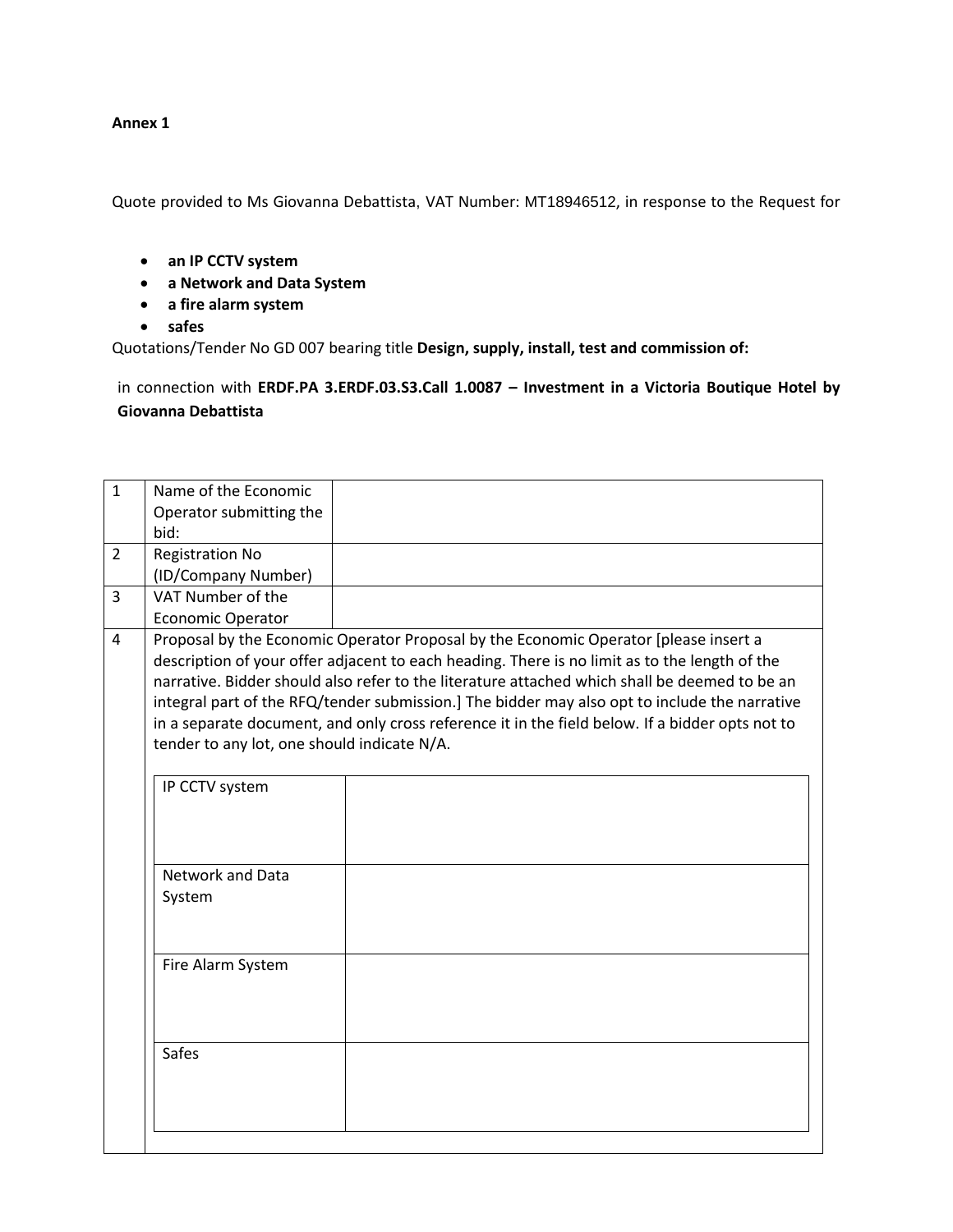| 5              | <b>Quote Validity</b><br>(Minimum 12 months) |                                                                                                                                                                                                                                                                                                                                                                                                                                                                                                                                                                                                                                                                                                                               |  |  |  |
|----------------|----------------------------------------------|-------------------------------------------------------------------------------------------------------------------------------------------------------------------------------------------------------------------------------------------------------------------------------------------------------------------------------------------------------------------------------------------------------------------------------------------------------------------------------------------------------------------------------------------------------------------------------------------------------------------------------------------------------------------------------------------------------------------------------|--|--|--|
| 6              | Warranty                                     |                                                                                                                                                                                                                                                                                                                                                                                                                                                                                                                                                                                                                                                                                                                               |  |  |  |
|                | (minimum 2 years)                            |                                                                                                                                                                                                                                                                                                                                                                                                                                                                                                                                                                                                                                                                                                                               |  |  |  |
| $\overline{7}$ | Declarations concerning<br>exclusion grounds | I hereby declare that I/the company I am entitled to represent                                                                                                                                                                                                                                                                                                                                                                                                                                                                                                                                                                                                                                                                |  |  |  |
|                |                                              | Do not fall under any of the grounds listed under Part VI of<br>LN352/2016.                                                                                                                                                                                                                                                                                                                                                                                                                                                                                                                                                                                                                                                   |  |  |  |
|                |                                              | Do not engage in any form of discrimination on the basis of sex,<br>gender, racial or ethnic origin, religion or belief, disability, age or<br>sexual orientation. Have policies to safeguarding individuals<br>/employees against victimization and/or harassment. Understand<br>that Ms Giovanna Debattista reserves the right to immediately stop<br>any agreement with any Contractor and hold such a contractor<br>liable for any losses which it may incur if following the signature of<br>the agreement for the supply of items as per present RFQ/Tender, it<br>transpires that such a declaration was not made in good faith<br>and/or the Contractor engages or has engaged in any such form of<br>discrimination. |  |  |  |
|                |                                              | Confirm that I shall abide with the terms and conditions of the<br>RFQ/Tender in respect of which I am submitting a quote                                                                                                                                                                                                                                                                                                                                                                                                                                                                                                                                                                                                     |  |  |  |
|                |                                              | I confirm                                                                                                                                                                                                                                                                                                                                                                                                                                                                                                                                                                                                                                                                                                                     |  |  |  |
|                |                                              |                                                                                                                                                                                                                                                                                                                                                                                                                                                                                                                                                                                                                                                                                                                               |  |  |  |
|                |                                              |                                                                                                                                                                                                                                                                                                                                                                                                                                                                                                                                                                                                                                                                                                                               |  |  |  |
|                |                                              |                                                                                                                                                                                                                                                                                                                                                                                                                                                                                                                                                                                                                                                                                                                               |  |  |  |
|                |                                              |                                                                                                                                                                                                                                                                                                                                                                                                                                                                                                                                                                                                                                                                                                                               |  |  |  |
|                |                                              |                                                                                                                                                                                                                                                                                                                                                                                                                                                                                                                                                                                                                                                                                                                               |  |  |  |
|                |                                              |                                                                                                                                                                                                                                                                                                                                                                                                                                                                                                                                                                                                                                                                                                                               |  |  |  |
|                |                                              |                                                                                                                                                                                                                                                                                                                                                                                                                                                                                                                                                                                                                                                                                                                               |  |  |  |
|                |                                              |                                                                                                                                                                                                                                                                                                                                                                                                                                                                                                                                                                                                                                                                                                                               |  |  |  |
|                |                                              |                                                                                                                                                                                                                                                                                                                                                                                                                                                                                                                                                                                                                                                                                                                               |  |  |  |
|                |                                              |                                                                                                                                                                                                                                                                                                                                                                                                                                                                                                                                                                                                                                                                                                                               |  |  |  |
|                |                                              |                                                                                                                                                                                                                                                                                                                                                                                                                                                                                                                                                                                                                                                                                                                               |  |  |  |